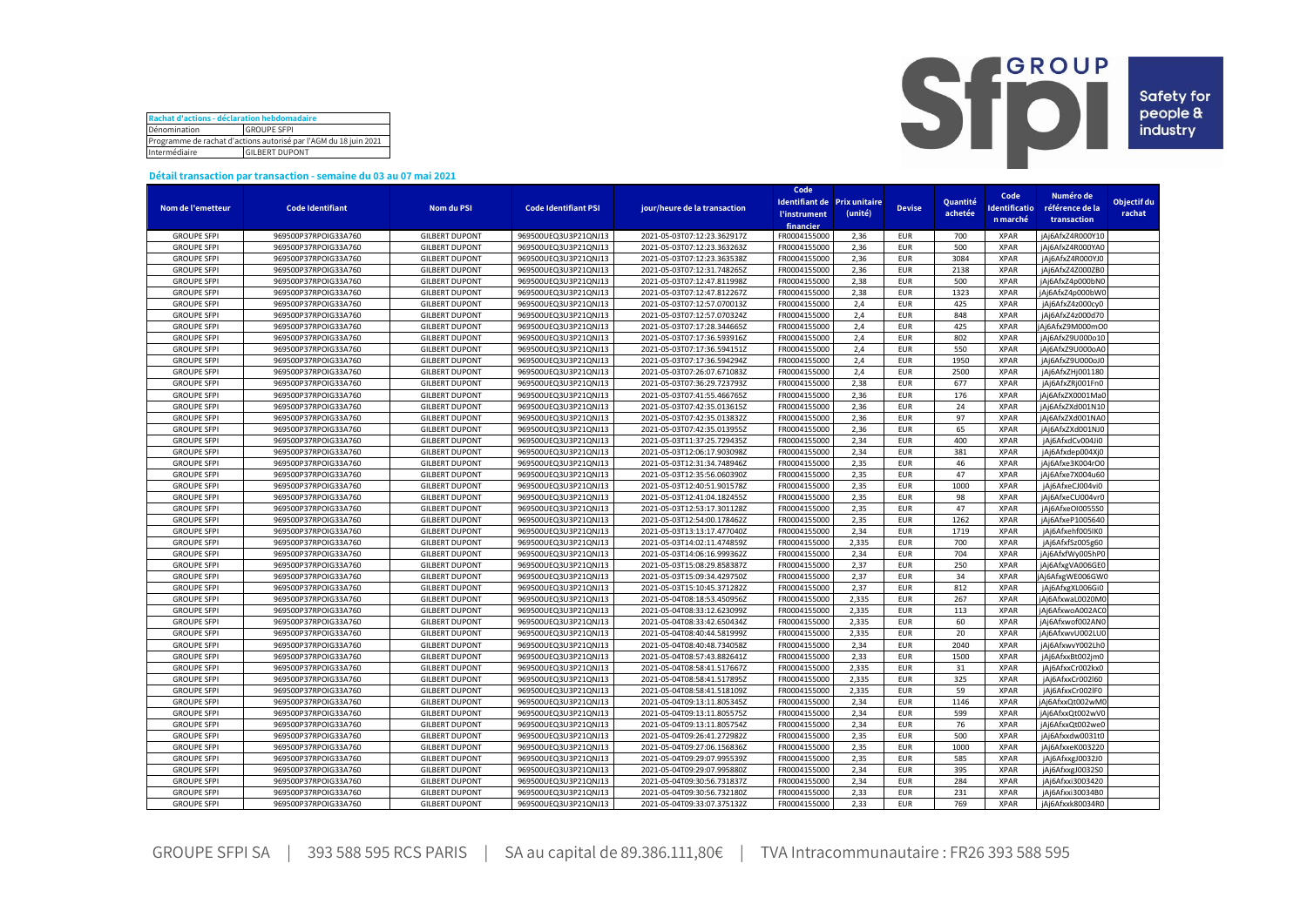|                                          |                                              |                                                |                                              |                                                            |                              |                |                          |                         |                            | GROUP                                | <b>Safety for</b> |
|------------------------------------------|----------------------------------------------|------------------------------------------------|----------------------------------------------|------------------------------------------------------------|------------------------------|----------------|--------------------------|-------------------------|----------------------------|--------------------------------------|-------------------|
|                                          |                                              |                                                |                                              |                                                            |                              |                |                          |                         |                            |                                      | people &          |
| <b>GROUPE SFPI</b>                       | 969500P37RPOIG33A760                         | <b>GILBERT DUPONT</b>                          | 969500UEQ3U3P21QNJ13                         | 2021-05-04T09:43:12.479677Z                                | FR0004155000                 | 2,33           | <b>EUR</b>               | 237                     | <b>XPAR</b>                | jAj6Afxxtv003Bp                      |                   |
| <b>GROUPE SFPI</b>                       | 969500P37RPOIG33A760                         | <b>GILBERT DUPONT</b>                          | 969500UEQ3U3P21QNJ13                         | 2021-05-04T09:44:18.902945Z                                | FR0004155000                 | 2,33           | <b>EUR</b>               | 051                     | <b>XPAR</b>                | -iAi6Afxx<br>uz003                   | <b>industry</b>   |
| <b>GROUPE SFPI</b><br><b>GROUPE SFPI</b> | 969500P37RPOIG33A760<br>969500P37RPOIG33A760 | <b>GILBERT DUPONT</b><br><b>GILBERT DUPONT</b> | 969500UEQ3U3P21QNJ13<br>969500UEQ3U3P21QNJ13 | 2021-05-04T10:22:37.586529Z<br>2021-05-04T11:31:31.954497Z | FR0004155000<br>FR0004155000 | 2,33<br>2.31   | <b>EUR</b><br><b>EUR</b> | $\overline{27}$<br>2500 | <b>XPA</b><br><b>XPAR</b>  | Aj6AfxyW200                          |                   |
| <b>GROUPE SFPI</b>                       | 969500P37RPOIG33A760                         | <b>GILBERT DUPONT</b>                          | 969500UEQ3U3P21QNJ13                         | 2021-05-04T11:32:14.239525Z                                | FR0004155000                 | 2,3            | <b>EUR</b>               | 2500                    | <b>XPAR</b>                | jAj6Afxzaj003y70<br>jAj6AfxzbS003yP0 |                   |
| <b>GROUPE SFPI</b>                       | 969500P37RPOIG33A760                         | <b>GILBERT DUPONT</b>                          | 969500UEQ3U3P21QNJ13                         | 2021-05-04T13:40:15.255535Z                                | FR0004155000                 | 2,3            | EUR                      | 152                     | <b>XPAR</b>                | jAj6Afy1bl005Dn0                     |                   |
| <b>GROUPE SFPI</b>                       | 969500P37RPOIG33A760                         | <b>GILBERT DUPONT</b>                          | 969500UEQ3U3P21QNJ13                         | 2021-05-04T13:54:08.485888Z                                | FR0004155000                 | 2,3            | <b>EUR</b>               | 2348                    | <b>XPAR</b>                | jAj6Afy1ol005MQC                     |                   |
| <b>GROUPE SFPI</b>                       | 969500P37RPOIG33A760                         | <b>GILBERT DUPONT</b>                          | 969500UEQ3U3P21QNJ13                         | 2021-05-04T14:06:55.401915Z                                | FR0004155000                 | 2,29           | <b>EUR</b>               | 2500                    | <b>XPAR</b>                | jAj6Afy216005UTC                     |                   |
| <b>GROUPE SFPI</b>                       | 969500P37RPOIG33A760                         | <b>GILBERT DUPONT</b>                          | 969500UEQ3U3P21QNJ13                         | 2021-05-05T07:10:28.558127Z                                | FR0004155000                 | 2,33           | EUR                      | 1168                    | <b>XPAR</b>                | jAj6AfyHzg000NJ0                     |                   |
| <b>GROUPE SFPI</b>                       | 969500P37RPOIG33A760                         | <b>GILBERT DUPONT</b>                          | 969500UEQ3U3P21QNJ13                         | 2021-05-05T07:31:00.111400Z                                | FR0004155000                 | 2,36           | <b>EUR</b>               | 207                     | <b>XPAR</b>                | jAj6AfylJY000hW0                     |                   |
| <b>GROUPE SFPI</b>                       | 969500P37RPOIG33A760                         | <b>GILBERT DUPONT</b>                          | 969500UEQ3U3P21QNJ13                         | 2021-05-05T07:31:00.111831Z                                | FR0004155000                 | 2,36           | EUR                      | 1000                    | <b>XPAR</b>                | jAj6AfylJY000hf0                     |                   |
| <b>GROUPE SFPI</b><br><b>GROUPE SFPI</b> | 969500P37RPOIG33A760<br>969500P37RPOIG33A760 | <b>GILBERT DUPONT</b><br><b>GILBERT DUPONT</b> | 969500UEQ3U3P21QNJ13<br>969500UEQ3U3P21QNJ13 | 2021-05-05T07:31:00.112038Z<br>2021-05-05T07:34:55.694648Z | FR0004155000<br>FR0004155000 | 2,36<br>2,36   | <b>EUR</b><br><b>EUR</b> | 58<br>1235              | <b>XPAR</b><br><b>XPAR</b> | jAj6AfylJY000ho0                     |                   |
| <b>GROUPE SFPI</b>                       | 969500P37RPOIG33A760                         | <b>GILBERT DUPONT</b>                          | 969500UEQ3U3P21QNJ13                         | 2021-05-05T08:06:05.070186Z                                | FR0004155000                 | 2,33           | <b>EUR</b>               | 1000                    | <b>XPAR</b>                | jAj6AfyINL000sB0<br>jAj6AfyIrT001MU0 |                   |
| <b>GROUPE SFPI</b>                       | 969500P37RPOIG33A760                         | <b>GILBERT DUPONT</b>                          | 969500UEQ3U3P21QNJ13                         | 2021-05-05T08:11:58.639122Z                                | FR0004155000                 | 2,33           | <b>EUR</b>               | 90                      | <b>XPAR</b>                | jAj6AfylxB001Nz0                     |                   |
| <b>GROUPE SFPI</b>                       | 969500P37RPOIG33A760                         | <b>GILBERT DUPONT</b>                          | 969500UEQ3U3P21QNJ13                         | 2021-05-05T08:51:23.648082Z                                | FR0004155000                 | 2,355          | <b>EUR</b>               | 90                      | <b>XPAR</b>                | jAj6AfyJZL001b40                     |                   |
| <b>GROUPE SFPI</b>                       | 969500P37RPOIG33A760                         | <b>GILBERT DUPONT</b>                          | 969500UEQ3U3P21QNJ13                         | 2021-05-05T08:53:19.659779Z                                | FR0004155000                 | 2.355          | <b>EUR</b>               | 1000                    | <b>XPAR</b>                | jAj6AfyJbC001c90                     |                   |
| <b>GROUPE SFPI</b>                       | 969500P37RPOIG33A760                         | <b>GILBERT DUPONT</b>                          | 969500UEQ3U3P21QNJ13                         | 2021-05-05T08:55:50.161521Z                                | FR0004155000                 | 2,355          | <b>EUR</b>               | 1000                    | <b>XPAR</b>                | jAj6AfyJdb001d10                     |                   |
| <b>GROUPE SFPI</b>                       | 969500P37RPOIG33A760                         | <b>GILBERT DUPONT</b>                          | 969500UEQ3U3P21QNJ13                         | 2021-05-05T09:02:48.275620Z                                | FR0004155000                 | 2,355          | <b>EUR</b>               | 410                     | <b>XPAR</b>                | jAj6AfyJkO001g90                     |                   |
| <b>GROUPE SFPI</b>                       | 969500P37RPOIG33A760                         | <b>GILBERT DUPONT</b>                          | 969500UEQ3U3P21QNJ13                         | 2021-05-05T09:21:48.775654Z                                | FR0004155000                 | 2,34           | EUR                      | 2742                    | <b>XPAR</b>                | jAj6AfyK2k001my0                     |                   |
| <b>GROUPE SFPI</b>                       | 969500P37RPOIG33A760                         | <b>GILBERT DUPONT</b>                          | 969500UEQ3U3P21QNJ13                         | 2021-05-05T10:27:14.693444Z                                | FR0004155000                 | 2,375          | <b>EUR</b>               | 336                     | <b>XPAR</b>                | jAj6AfyL46002Nx0                     |                   |
| <b>GROUPE SFPI</b>                       | 969500P37RPOIG33A760                         | <b>GILBERT DUPONT</b>                          | 969500UEQ3U3P21QNJ13                         | 2021-05-05T10:29:33.375284Z                                | FR0004155000<br>FR0004155000 | 2,375          | EUR                      | 295<br>490              | <b>XPAR</b>                | jAj6AfyL6J002PZ0                     |                   |
| <b>GROUPE SFPI</b><br><b>GROUPE SFPI</b> | 969500P37RPOIG33A760<br>969500P37RPOIG33A760 | <b>GILBERT DUPONT</b><br><b>GILBERT DUPONT</b> | 969500UEQ3U3P21QNJ13<br>969500UEQ3U3P21QNJ13 | 2021-05-05T10:37:29.381759Z<br>2021-05-05T11:15:46.863296Z | FR0004155000                 | 2,375<br>2,375 | <b>EUR</b><br><b>EUR</b> | 500                     | <b>XPAR</b><br><b>XPAR</b> | jAj6AfyLE1002SD0<br>jAj6AfyLp4002hL0 |                   |
| <b>GROUPE SFPI</b>                       | 969500P37RPOIG33A760                         | <b>GILBERT DUPONT</b>                          | 969500UEQ3U3P21QNJ13                         | 2021-05-05T11:16:17.069711Z                                | FR0004155000                 | 2.375          | <b>EUR</b>               | 879                     | <b>XPAR</b>                | jAj6AfyLpY002hm0                     |                   |
| <b>GROUPE SFPI</b>                       | 969500P37RPOIG33A760                         | <b>GILBERT DUPONT</b>                          | 969500UEQ3U3P21QNJ13                         | 2021-05-05T11:41:54.735574Z                                | FR0004155000                 | 2,365          | <b>EUR</b>               | 329                     | <b>XPAR</b>                | jAj6AfyMEM002xz0                     |                   |
| <b>GROUPE SFPI</b>                       | 969500P37RPOIG33A760                         | <b>GILBERT DUPONT</b>                          | 969500UEQ3U3P21QNJ13                         | 2021-05-05T11:41:54.735822Z                                | FR0004155000                 | 2,365          | <b>EUR</b>               | 271                     | <b>XPAR</b>                | jAj6AfyMEM002y80                     |                   |
| <b>GROUPE SFPI</b>                       | 969500P37RPOIG33A760                         | <b>GILBERT DUPONT</b>                          | 969500UEQ3U3P21QNJ13                         | 2021-05-05T11:41:54.736007Z                                | FR0004155000                 | 2,365          | <b>EUR</b>               | 100                     | <b>XPAR</b>                | Aj6AfyMEM002yH0                      |                   |
| <b>GROUPE SFPI</b>                       | 969500P37RPOIG33A760                         | <b>GILBERT DUPONT</b>                          | 969500UEQ3U3P21QNJ13                         | 2021-05-05T11:43:24.385044Z                                | FR0004155000                 | 2,365          | <b>EUR</b>               | 1800                    | <b>XPAR</b>                | jAj6AfyMFn002z90                     |                   |
| <b>GROUPE SFPI</b>                       | 969500P37RPOIG33A760                         | <b>GILBERT DUPONT</b>                          | 969500UEQ3U3P21QNJ13                         | 2021-05-05T13:20:00.401676Z                                | FR0004155000                 | 2,36           | <b>EUR</b>               | 356                     | <b>XPAR</b>                | jAj6AfyNII004ar0                     |                   |
| <b>GROUPE SFPI</b>                       | 969500P37RPOIG33A760                         | <b>GILBERT DUPONT</b>                          | 969500UEQ3U3P21QNJ13                         | 2021-05-05T13:20:00.401879Z                                | FR0004155000                 | 2,36           | <b>EUR</b>               | 648                     | <b>XPAR</b>                | jAj6AfyNII004b00                     |                   |
| <b>GROUPE SFPI</b>                       | 969500P37RPOIG33A760                         | <b>GILBERT DUPONT</b>                          | 969500UEQ3U3P21QNJ13                         | 2021-05-05T13:20:00.401994Z                                | FR0004155000                 | 2,36           | <b>EUR</b>               | 362<br>1134             | <b>XPAR</b><br><b>XPAR</b> | jAj6AfyNII004b90                     |                   |
| <b>GROUPE SFPI</b><br><b>GROUPE SFPI</b> | 969500P37RPOIG33A760<br>969500P37RPOIG33A760 | <b>GILBERT DUPONT</b><br><b>GILBERT DUPONT</b> | 969500UEQ3U3P21QNJ13<br>969500UEQ3U3P21QNJ13 | 2021-05-05T13:21:53.550527Z<br>2021-05-05T14:10:50.509712Z | FR0004155000<br>FR0004155000 | 2,36<br>2,375  | <b>EUR</b><br>EUR        | 141                     | <b>XPAR</b>                | jAj6AfyNn7004ev0<br>jAj6AfyOYU005rx0 |                   |
| <b>GROUPE SFPI</b>                       | 969500P37RPOIG33A760                         | <b>GILBERT DUPONT</b>                          | 969500UEQ3U3P21QNJ13                         | 2021-05-05T14:10:50.509911Z                                | FR0004155000                 | 2,375          | <b>EUR</b>               | 129                     | <b>XPAR</b>                | jAj6AfyOYU005s60                     |                   |
| <b>GROUPE SFPI</b>                       | 969500P37RPOIG33A760                         | <b>GILBERT DUPONT</b>                          | 969500UEQ3U3P21QNJ13                         | 2021-05-05T14:14:40.565287Z                                | FR0004155000                 | 2,375          | <b>EUR</b>               | 2230                    | <b>XPAR</b>                | jAj6AfyOcA005xpC                     |                   |
| <b>GROUPE SFPI</b>                       | 969500P37RPOIG33A760                         | <b>GILBERT DUPONT</b>                          | 969500UEQ3U3P21QNJ13                         | 2021-05-05T14:37:52.007670Z                                | FR0004155000                 | 2,375          | <b>EUR</b>               | 1859                    | <b>XPAR</b>                | jAj6AfyOyd006ET0                     |                   |
| <b>GROUPE SFPI</b>                       | 969500P37RPOIG33A760                         | <b>GILBERT DUPONT</b>                          | 969500UEQ3U3P21QNJ13                         | 2021-05-05T14:39:05.684900Z                                | FR0004155000                 | 2,38           | <b>EUR</b>               | 398                     | <b>XPAR</b>                | jAj6AfyOzp006El0                     |                   |
| <b>GROUPE SFPI</b>                       | 969500P37RPOIG33A760                         | <b>GILBERT DUPONT</b>                          | 969500UEQ3U3P21QNJ13                         | 2021-05-05T14:39:05.685208Z                                | FR0004155000                 | 2,38           | EUR                      | 766                     | <b>XPAR</b>                | jAj6AfyOzp006Eu0                     |                   |
| <b>GROUPE SFPI</b>                       | 969500P37RPOIG33A760                         | <b>GILBERT DUPONT</b>                          | 969500UEQ3U3P21QNJ1                          | 2021-05-05T14:49:51.011924Z                                | FR0004155000                 | 2,4            | <b>EUR</b>               | 641                     | <b>XPAR</b>                | jAj6AfyPAD006JYC                     |                   |
| <b>GROUPE SFPI</b>                       | 969500P37RPOIG33A760                         | <b>GILBERT DUPONT</b>                          | 969500UEQ3U3P21QNJ13                         | 2021-05-05T14:49:51.012234Z                                | FR0004155000                 | 2,4            | EUR                      | 580                     | <b>XPAR</b>                | jAj6AfyPAD006Jh0                     |                   |
| <b>GROUPE SFPI</b><br><b>GROUPE SFPI</b> | 969500P37RPOIG33A760<br>969500P37RPOIG33A760 | <b>GILBERT DUPONT</b><br><b>GILBERT DUPONT</b> | 969500UEQ3U3P21QNJ13<br>969500UEQ3U3P21QNJ13 | 2021-05-05T14:56:38.491087Z<br>2021-05-05T14:56:38.491302Z | FR0004155000<br>FR0004155000 | 2,4<br>2,4     | <b>EUR</b><br>EUR        | 756<br>1194             | <b>XPAR</b><br><b>XPAR</b> | jAj6AfyPGn006NCC<br>jAj6AfyPGn006NL0 |                   |
| <b>GROUPE SFPI</b>                       | 969500P37RPOIG33A760                         | <b>GILBERT DUPONT</b>                          | 969500UEQ3U3P21QNJ13                         | 2021-05-06T07:06:51.196110Z                                | FR0004155000                 | 2.4            | <b>EUR</b>               | 500                     | <b>XPAR</b>                | jAj6AfyePi000Ht0                     |                   |
| <b>GROUPE SFPI</b>                       | 969500P37RPOIG33A760                         | <b>GILBERT DUPONT</b>                          | 969500UEQ3U3P21QNJ13                         | 2021-05-06T07:10:22.820601Z                                | FR0004155000                 | 2,4            | <b>EUR</b>               | 50                      | <b>XPAR</b>                | jAj6AfyeT7000L00                     |                   |
| <b>GROUPE SFPI</b>                       | 969500P37RPOIG33A760                         | <b>GILBERT DUPONT</b>                          | 969500UEQ3U3P21QNJ13                         | 2021-05-06T07:15:15.606290Z                                | FR0004155000                 | 2,4            | <b>EUR</b>               | 276                     | <b>XPAR</b>                | jAj6AfyeXq000Rl0                     |                   |
| <b>GROUPE SFPI</b>                       | 969500P37RPOIG33A760                         | <b>GILBERT DUPONT</b>                          | 969500UEQ3U3P21QNJ13                         | 2021-05-06T07:15:55.430419Z                                | FR0004155000                 | 2,4            | <b>EUR</b>               | $\overline{2}$          | <b>XPAR</b>                | jAj6AfyeYT000VC0                     |                   |
| <b>GROUPE SFPI</b>                       | 969500P37RPOIG33A760                         | <b>GILBERT DUPONT</b>                          | 969500UEQ3U3P21QNJ13                         | 2021-05-06T07:19:01.941233Z                                | FR0004155000                 | 2,4            | <b>EUR</b>               | 1189                    | <b>XPAR</b>                | jAj6AfyebT000Y30                     |                   |
| <b>GROUPE SFPI</b>                       | 969500P37RPOIG33A760                         | <b>GILBERT DUPONT</b>                          | 969500UEQ3U3P21QNJ13                         | 2021-05-06T07:25:08.173015Z                                | FR0004155000                 | 2,4            | <b>EUR</b>               | 133                     | <b>XPAR</b>                | jAj6AfyehP000Zn0                     |                   |
| <b>GROUPE SFPI</b>                       | 969500P37RPOIG33A760                         | <b>GILBERT DUPONT</b>                          | 969500UEQ3U3P21QNJ13                         | 2021-05-06T07:29:17.500738Z                                | FR0004155000                 | 2,4            | <b>EUR</b>               | 750                     | <b>XPAR</b>                | jAj6AfyelQ000c30                     |                   |
| <b>GROUPE SFPI</b><br><b>GROUPE SFPI</b> | 969500P37RPOIG33A760<br>969500P37RPOIG33A760 | <b>GILBERT DUPONT</b><br><b>GILBERT DUPONT</b> | 969500UEQ3U3P21QNJ13<br>969500UEQ3U3P21QNJ13 | 2021-05-06T07:34:02.419828Z<br>2021-05-06T07:42:23.771155Z | FR0004155000<br>FR0004155000 | 2,4<br>2,4     | <b>EUR</b><br><b>EUR</b> | 1500<br>1700            | <b>XPAR</b><br><b>XPAR</b> | jAj6Afyeq00010z0                     |                   |
| <b>GROUPE SFPI</b>                       | 969500P37RPOIG33A760                         | <b>GILBERT DUPONT</b>                          | 969500UEQ3U3P21QNJ13                         | 2021-05-06T09:22:18.751344Z                                | FR0004155000                 | 2,4            | <b>EUR</b>               | 736                     | <b>XPAR</b>                | jAj6Afyey6001DI0<br>Aj6AfygWo002UN   |                   |
| <b>GROUPE SFPI</b>                       | 969500P37RPOIG33A760                         | <b>GILBERT DUPONT</b>                          | 969500UEQ3U3P21QNJ13                         | 2021-05-06T09:23:55.118125Z                                | FR0004155000                 | 2,4            | EUR                      | 494                     | <b>XPAR</b>                | jAj6AfygYM002VR0                     |                   |
| <b>GROUPE SFPI</b>                       | 969500P37RPOIG33A760                         | <b>GILBERT DUPONT</b>                          | 969500UEQ3U3P21QNJ13                         | 2021-05-06T09:23:55.118438Z                                | FR0004155000                 | 2,4            | <b>EUR</b>               | 506                     | <b>XPAR</b>                | jAj6AfygYM002Va0                     |                   |
| <b>GROUPE SFPI</b>                       | 969500P37RPOIG33A760                         | <b>GILBERT DUPONT</b>                          | 969500UEQ3U3P21QNJ13                         | 2021-05-06T09:25:19.822121Z                                | FR0004155000                 | 2,4            | <b>EUR</b>               | 342                     | <b>XPAR</b>                | jAj6AfygZi002W10                     |                   |
| <b>GROUPE SFPI</b>                       | 969500P37RPOIG33A760                         | <b>GILBERT DUPONT</b>                          | 969500UEQ3U3P21QNJ13                         | 2021-05-06T09:34:46.052340Z                                | FR0004155000                 | 2,4            | <b>EUR</b>               | 1200                    | <b>XPAR</b>                | jAj6Afygip002be0                     |                   |
| <b>GROUPE SFPI</b>                       | 969500P37RPOIG33A760                         | <b>GILBERT DUPONT</b>                          | 969500UEQ3U3P21QNJ13                         | 2021-05-06T09:35:21.215011Z                                | FR0004155000                 | 2,4            | <b>EUR</b>               | 20                      | <b>XPAR</b>                | jAj6AfygjQ002cS0                     |                   |
| <b>GROUPE SFPI</b>                       | 969500P37RPOIG33A760                         | <b>GILBERT DUPONT</b>                          | 969500UEQ3U3P21QNJ13                         | 2021-05-06T09:43:42.478485Z                                | FR0004155000                 | 2,4            | <b>EUR</b>               | 234                     | <b>XPAR</b>                | jAj6AfygrU002sl0                     |                   |
| <b>GROUPE SFPI</b>                       | 969500P37RPOIG33A760                         | <b>GILBERT DUPONT</b>                          | 969500UEQ3U3P21QNJ13                         | 2021-05-06T09:47:12.046641Z                                | FR0004155000                 | 2,4            | <b>EUR</b>               | 198                     | <b>XPAR</b>                | jAj6Afygut002wy0                     |                   |
| <b>GROUPE SFPI</b>                       | 969500P37RPOIG33A760                         | <b>GILBERT DUPONT</b>                          | 969500UEQ3U3P21QNJ13                         | 2021-05-06T10:13:20.746723Z                                | FR0004155000                 | 2.38           | <b>EUR</b>               | 2000                    | <b>XPAR</b>                | jAj6AfyhKB004EX0                     |                   |